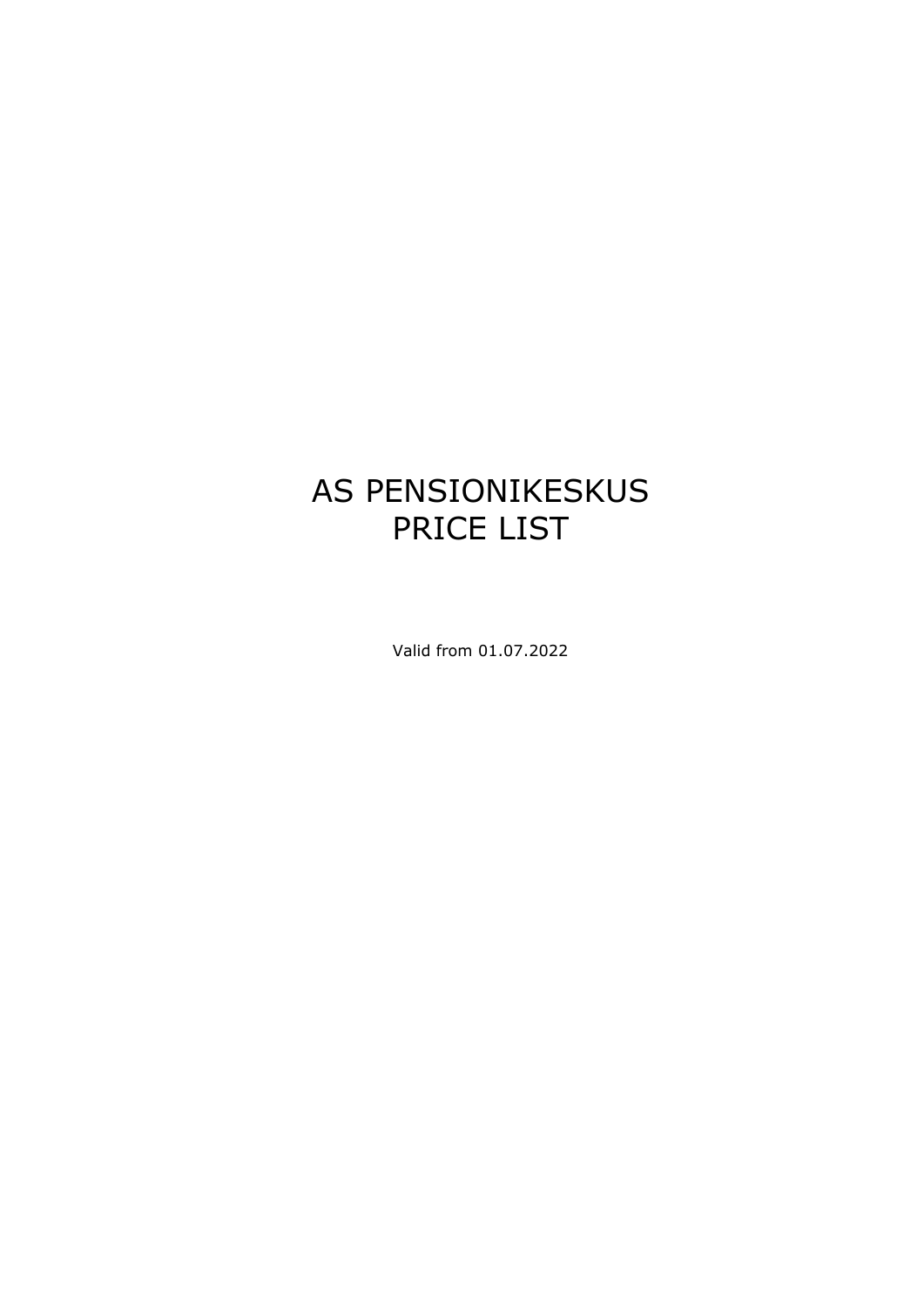# **1. PENSION REGISTER AND INFORMATION SYSTEM**

# **1.1 Services for management company**

#### **1.1.1 Registration and changes**<sup>1</sup>

| Service name                                  | Unit        | Price      |
|-----------------------------------------------|-------------|------------|
| Proceeding fee (within 5 working days)        | Application | 30€        |
| Express proceeding fee (within 1 working day) | Application | 100€       |
| Entry fee                                     | Pension     | $0.25 \in$ |
|                                               | account     |            |

### **1.2 Services for account operator**

| 1.2.1<br><b>Connection fee</b>                           |             |         |
|----------------------------------------------------------|-------------|---------|
| Service name                                             | Unit        | Price   |
| Fee for joining the mandatory funded pension information | Application | 3 190 € |
| service                                                  |             |         |

### **1.2.2 Connectivity fee**

| Price<br>Unit/Period             |
|----------------------------------|
| 200€<br>Application              |
| 200€                             |
| 100€                             |
| 200€<br>Application              |
|                                  |
| 200€                             |
|                                  |
| 100€                             |
|                                  |
| Month<br>Month<br>Month<br>Month |

# **1.2.3 Messaging fees**

| Period              | Price        |
|---------------------|--------------|
| Month               | 70 €         |
| Incoming<br>message | $0.0005 \in$ |
|                     |              |

### **1.2.4 Pension investment account**

| ⌒<br>ame                    | Price |
|-----------------------------|-------|
| coun<br>ann<br>we<br>۱н<br> |       |

### **1.3 Funded pension services provided without intermediation of account operator**

### **1.3.1 Query fees**

| Query                                                        | Unit/Period | Price                  |
|--------------------------------------------------------------|-------------|------------------------|
| Query concerning the persons that have applied for mandatory | Querv       | 30€                    |
| pension <sup>2</sup>                                         |             |                        |
| Fee for using the information system of the insurer          | Month       | 50€                    |
| Up to 100 X-tee queries a month subscription                 | Month       | $32 \text{ } \in$ +VAT |
| Every query exceeding the 100 queries                        | Querv       | $0.32 \in +VAT$        |

<sup>&</sup>lt;sup>1</sup> Involves registration of changes in the data of the management company, fund and fund units entered in the register.<br><sup>2</sup> The minimum rate of the query fee shall apply if the reply to the query does not exceed 4 000 row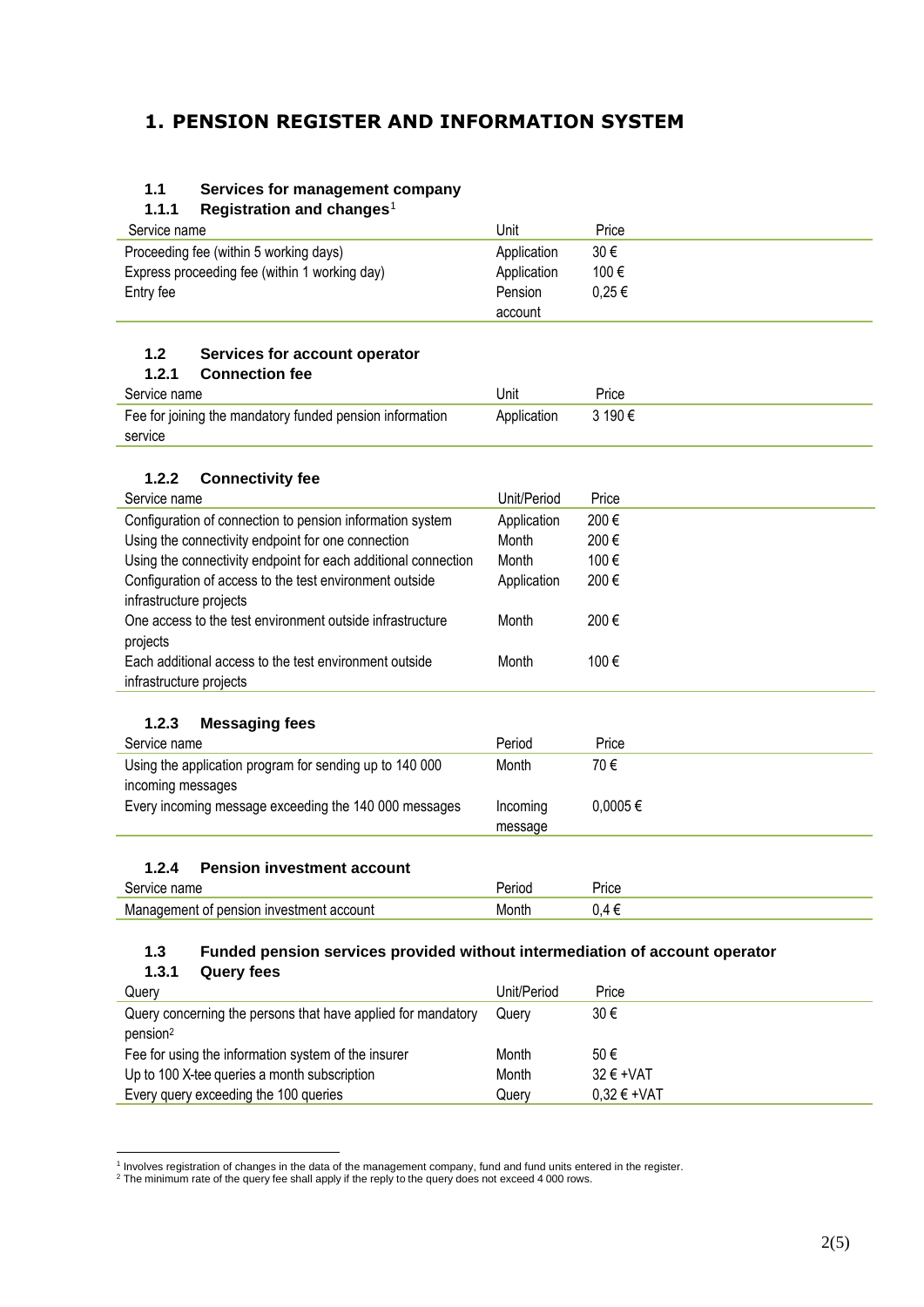# **2. MANDATORY FUNDED PENSION**

#### **2.1 Mandatory funded pension services for management company**

**2.1.1 Maintenance fee**

| Value range of the issued volume of fund units | Period  | Price   | <b>Discount</b> |
|------------------------------------------------|---------|---------|-----------------|
| Up to 100 000 000 €                            | Quarter | 0.0025% |                 |
| 100 000 000 − 200 000 000 €                    | Quarter | 0.0025% | 10%             |
| 200 000 000 − 300 000 000 €                    | Quarter | 0.0025% | 19%             |
| 300 000 000 − 400 000 000 €                    | Quarter | 0.0025% | 27%             |
| 400 000 000 − 500 000 000 €                    | Quarter | 0.0025% | 34%             |
| $50000000 - 6000000000$                        | Quarter | 0.0025% | 41%             |
| More than 600 000 000 $\epsilon$               | Quarter | 0.0025% | 47%             |

### **2.1.2 Entry fee**

| ۱m٬<br>1/16<br>$\mathbf{H}$           | Unit | ≌rice |
|---------------------------------------|------|-------|
| tunder<br>.nsior<br>ומח<br>іятог<br>` | Enu  |       |

#### **2.2 Mandatory funded pension services for account operator 2.2.1 Application fees**<sup>3</sup>

| 4.4. I<br><b>Application rees</b>                          |             |            |
|------------------------------------------------------------|-------------|------------|
| Service name                                               | Unit        | Price      |
| Choice application                                         | Application | $0.65 \in$ |
| Application for making the payment / exemption from making | Application | $0,65 \in$ |
| the payment                                                |             |            |
| Application for withdrawal of money                        | Application | 4,7€       |
| Application for suspension of contributions                | Application | $0.65 \in$ |
| Application for changing units                             | Application | 1,5€       |
| Succession application <sup>4</sup>                        | Application | 20€        |
| Fee for transfer of insurance premium of pension contract  | Application | 5€         |
| Fee for transfer of insurance premium of pension contract  | Application | 3€         |
| (additional)                                               |             |            |
| Application for the payment of funded pension              | Application | 5€         |
| Application for one-off payment                            | Application | $3 \in$    |

 $3$  The fees shall also apply to the services provided without intermediation of the account operator.

<sup>&</sup>lt;sup>4</sup> The fee shall apply in the case where the applicant requests for the redemption of units pursuant to the succession application. The fee shall not apply in the case where the applicant requests for the transfer of units to its pension account pursuant to the succession application.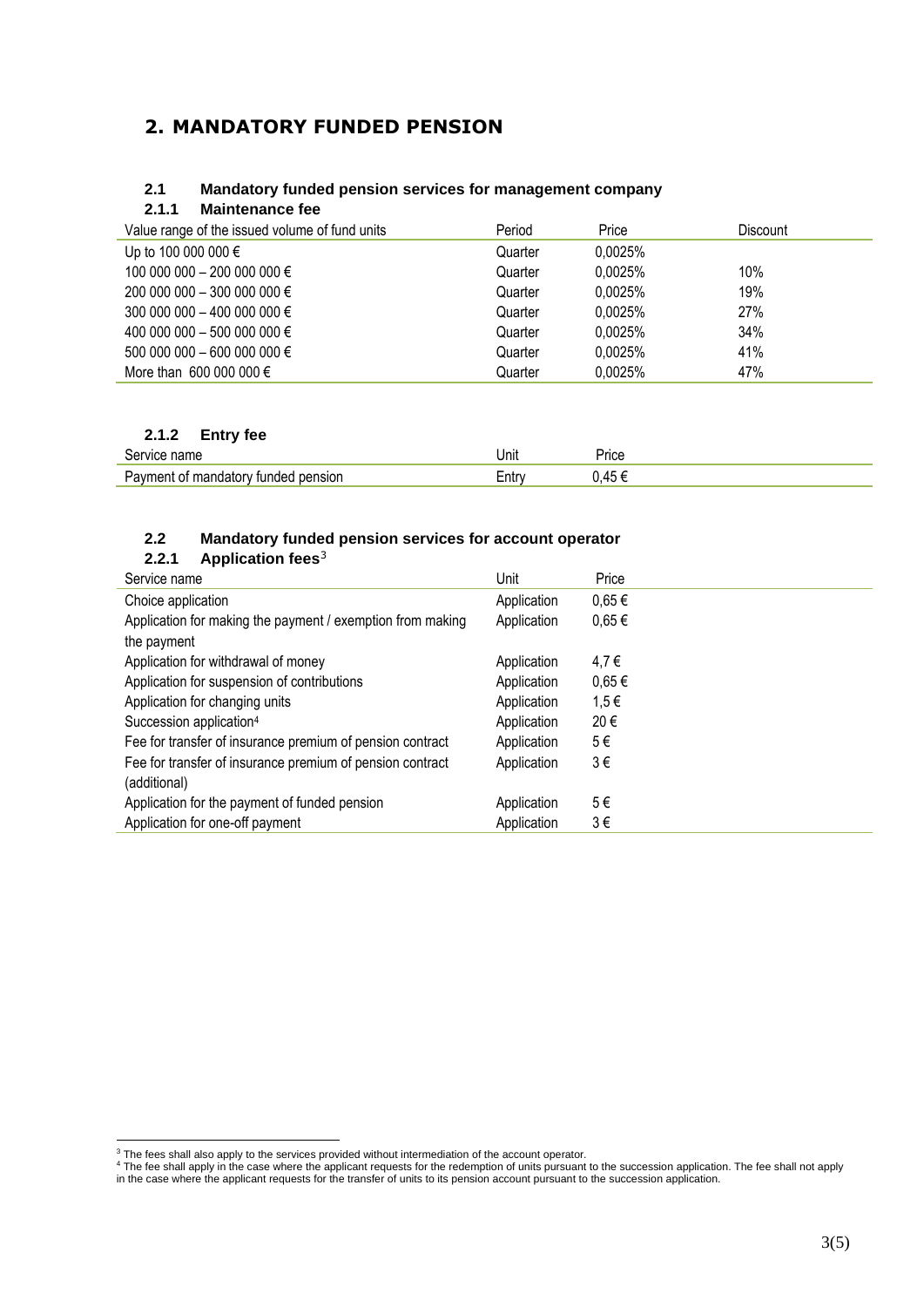# **3. SUPPLEMENTARY FUNDED PENSION**

### **3.1 Supplementary funded pension services for management company**

# **3.1.1 Maintenance fee**<sup>5</sup>

| Market value of securities | Period  | Price                                                                                   |
|----------------------------|---------|-----------------------------------------------------------------------------------------|
| Up to 2 000 000 €          | Quarter | $0.01\%$                                                                                |
| 2 000 000 − 10 000 000 €   | Quarter | $200 \t∈ +0,003%$ of the amount exceeding the<br>market value of 2 million $\epsilon$   |
| More than 10 000 000 $\in$ | Quarter | $440 \in +0,001\%$ of the amount exceeding the<br>market value of 10 million $\epsilon$ |
| Minimum rate               | Quarter | 60€                                                                                     |
| Maximum rate               | Quarter | 500€                                                                                    |

### **3.1.2 Organization of subscription for and redemption of fund units**

| $\mathbf{u}$<br>VIG. |    | 'rice |
|----------------------|----|-------|
| ٦Ε.<br>ווור<br>w     | ™° | $-0.$ |

# **3.2 Supplementary funded pension services for account operator**

#### **3.2.1 Delivery of applications related to voluntary pension fund units**

| Service name                                                                                         | Unit        | Price      |
|------------------------------------------------------------------------------------------------------|-------------|------------|
| Choice application                                                                                   | Application | $0,65 \in$ |
| Application for changing units                                                                       | Application | 1,5€       |
| Application for succession of voluntary pension fund units<br>(transfer)                             | Application | 2€         |
| Application for succession of voluntary pension fund units<br>(withdrawal)                           | Application | 3€         |
| Application for redemption of voluntary pension fund units by<br>entering into an insurance contract | Application | 2€         |
| Application for the payment of supplementary funded pension                                          | Application | 2€         |
| Request for redemption of voluntary pension fund unit                                                | Application | $1,5 \in$  |
|                                                                                                      |             |            |

# **3.2.2 Queries regarding supplementary funded pension**

| Service name                                                    | Unit  | Price |  |
|-----------------------------------------------------------------|-------|-------|--|
| Query regarding tax calculation of voluntary pension fund units | Querv | 1.5€  |  |
| Up to 100 queries a month subscription                          | Month | 30€   |  |
| Every query exceeding the 100 queries                           | Querv | 1.5€  |  |

<sup>&</sup>lt;sup>5</sup> The fee shall be paid in advance for each quarterly period.